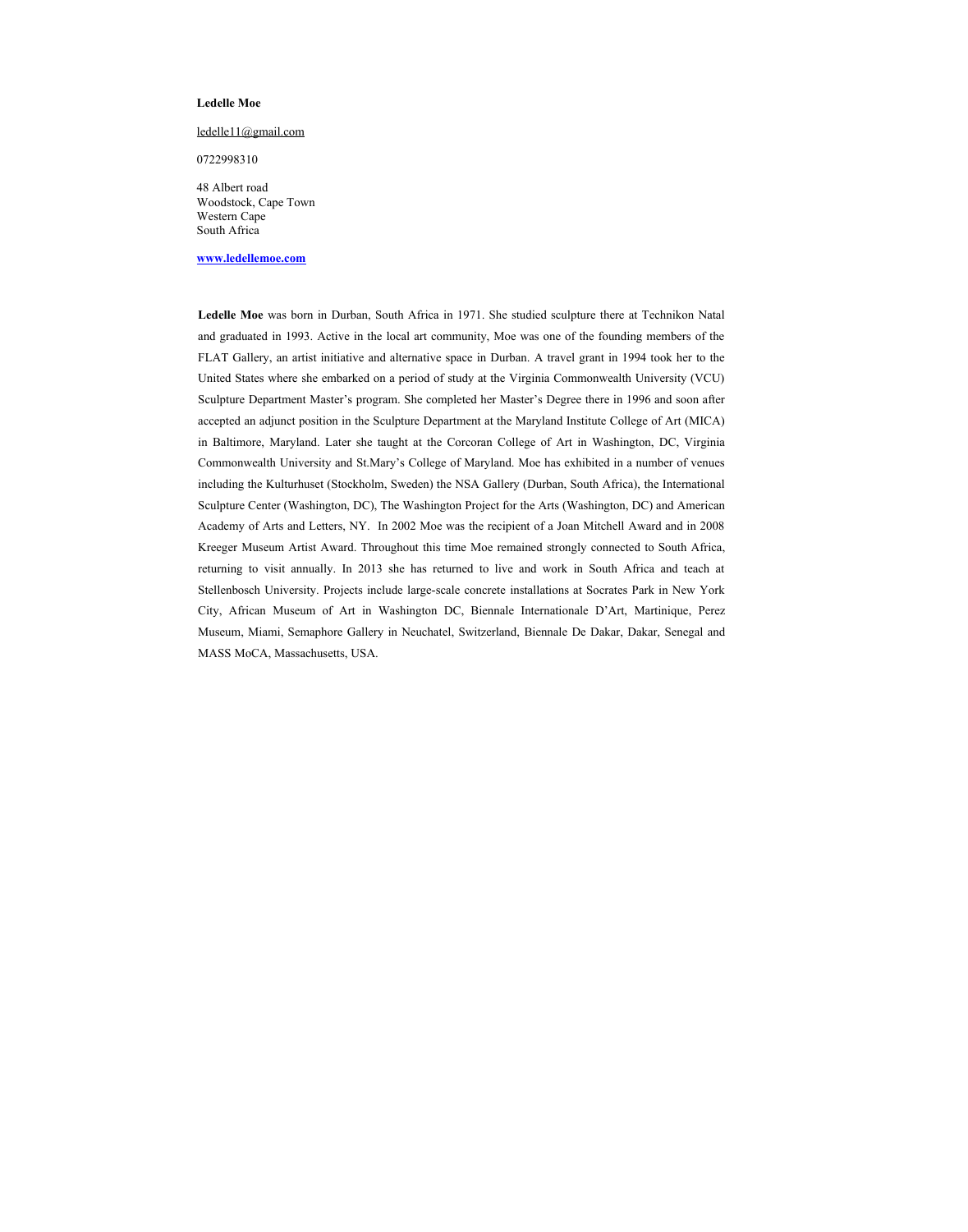## **RESUME**

## *EDUCATION*

| $1994 - 6$ | MFA, Sculpture, Virginia Commonwealth University, Richmond, VA. |
|------------|-----------------------------------------------------------------|
| 1994       | National Higher Diploma, Technikon Natal, Durban, South Africa  |
| 1992       | National Diploma, Technikon Natal, Durban, South Africa         |

## *SELECTED EXHIBITIONS*

| 2020 | Study for Remain, Home is Where the Art is, Zeitz Mocca, Cape Town, South Africa         |
|------|------------------------------------------------------------------------------------------|
| 2019 | When, MASS Moca, Massachusetts, USA (Solo)                                               |
| 2018 | Lament (Exploded Geographies), Biennale De Dakar, Dakar, Senegal                         |
|      | Transitions, SMAC Gallery, Stellenbosch, South Africa                                    |
| 2017 | Ruptures, Semaphore Gallery, Neuchatel Switzerland (Solo)                                |
|      | Tectonic, Hazard Gallery, Johannesburg, South Africa                                     |
|      | Lament, Don't Look Back, Group Exhibition, Mo Mo Gallery, Cape Town, South Africa        |
|      | Lament II, Hermanus Festival, Western Cape, South Africa                                 |
| 2016 | Lament, Commune One Gallery in collaboration with Mo Mo Gallery, Cape Town, South Africa |
|      | Findings, Page Bond Gallery, Richmond, VA, United States                                 |
|      | Wag, Cape Town Art Fair, Cape Town, South Africa                                         |
|      | Collapse, Red Bull Art Gallery, Detroit, USA                                             |
|      | Traces II, Hiervandaan, SOST, Stellenbosch, South Africa                                 |
| 2015 | Poetics Of Relation, Perez Museum, Miami                                                 |
|      | Nirox Sculpture Exhibition, Johannesburg, South Africa                                   |
|      | Fifteen MMXV, Hazard Gallery, Johannesburg, South Africa                                 |
|      | Slow Violence, GUS Gallery, Stellenbosch, South Africa                                   |
|      | Cape Town Art Fair, Cape Town, South Africa                                              |
|      | Grafen, GUS Gallery, Stellenbosch, South Africa                                          |
| 2014 | K@20Kreeger Museum, Washington DC                                                        |
|      | Urbain, La Teinturerie, Antananarivo, Madagascar                                         |
|      | Traces, GUS Gallery, Stellenbosch, South Africa (Solo)                                   |
|      | Traces, Commune 1 Gallery, Cape Town South Africa (Solo)                                 |
|      | Nirox Sculpture Exhibition, Johannesburg, South Africa                                   |
| 2013 | BIAC MARTINIQUE, Biennale Internationale D'Art, Martinique                               |
|      | Keisho International, Aichi Prefecture, Japan.                                           |
|      | Earth Matters, African Art Museum, Washington DC                                         |
|      | Traces II, Commune 1 Gallery, Cape Town South Africa                                     |
| 2012 | Transitions/Displacements, Commune I Gallery, Cape Town, South Africa (Solo)             |
|      | Transitions/Displacements II, Kirk Hopper Fine Art, Dallas, Texas (Solo)                 |
|      | Dallas Biennale, Dallas Contemporary Museum, Dallas, TX                                  |
| 2011 | Relief III, Dhrangadhra, Gujarat, India (Solo)                                           |
|      | Relief II, Kidd Yellin Gallery, Brooklyn, NY (Solo)                                      |
|      | Untitled, Factory Square Fine Arts festival, Cincinnati, OH (Solo)                       |
| 2010 | Relief, Crane Arts Gallery, Philadelphia, PA (Solo)                                      |
|      | Erosion, Reynolds Gallery, Richmond, VA (Solo)                                           |
|      | South African Auction Benefit, PPOW, New York, NY                                        |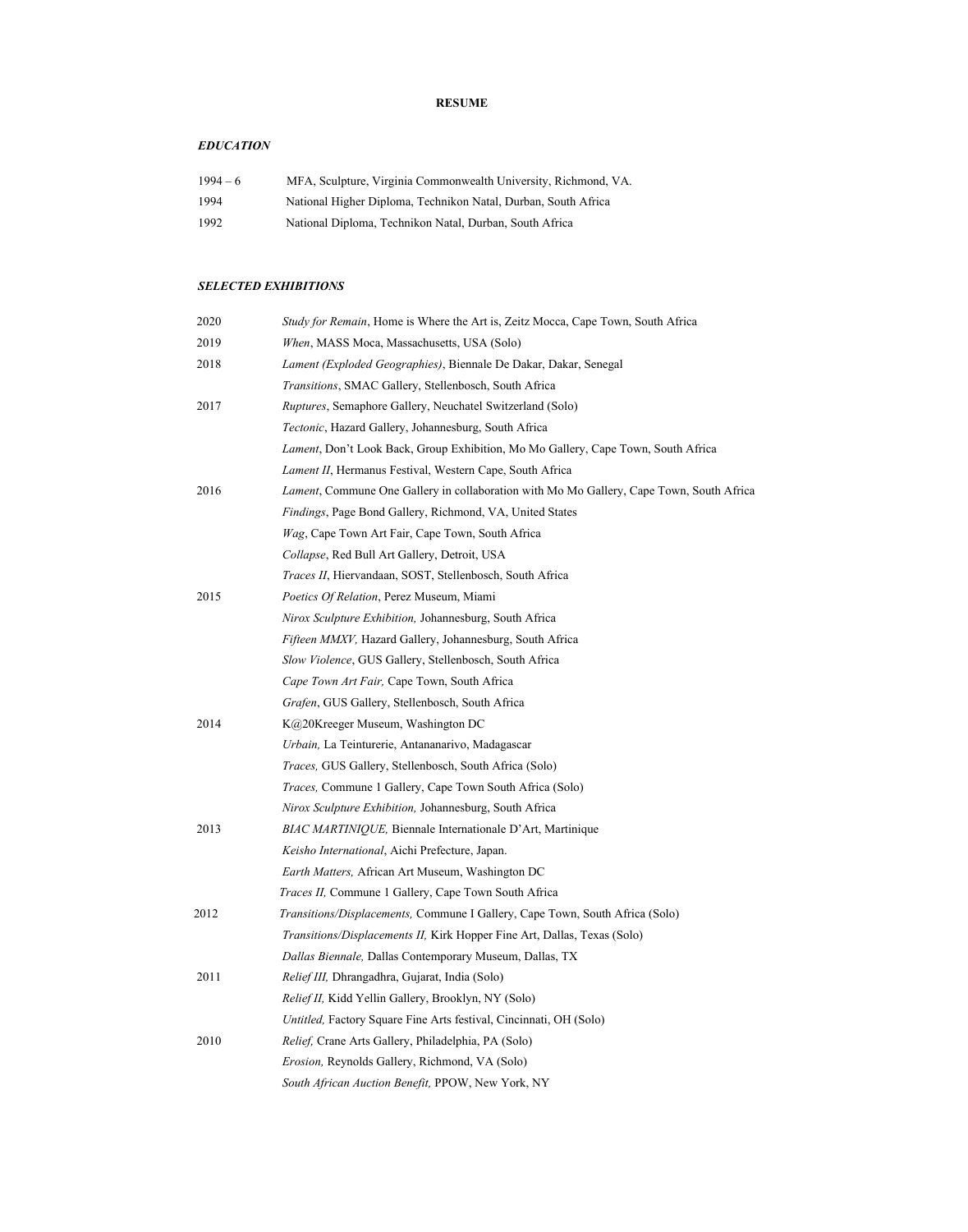|      | Catalyst, Katzen Museum, Washington, DC                                     |
|------|-----------------------------------------------------------------------------|
| 2009 | Erosion III, Bank Gallery, Durban, South Africa (Solo)                      |
| 2009 | Erosion, Southeastern Contemporary Art Gallery, Hammond, LA (Solo)          |
|      | Uber Portrait, Bellevue Museum, Bellevue, WA                                |
|      | Penned, Lump Gallery, Raleigh, NC                                           |
| 2008 | Disasters, Katzen Museum, Washington DC (Solo)                              |
|      | Collapse VI, 808 Gallery, Boston University, Boston, MA (Solo)              |
|      | Erosion, Kreeger Museum, Washington, DC                                     |
|      | Invitational Exhibition, American Academy of Arts and Letters, New York, NY |
|      | Far from Home, North Carolina Museum of Art, Raleigh, NC                    |
|      | Matter, Area 405, Baltimore, MD (Solo)                                      |
|      | Exquisite Line, Boston University, Boston, MA                               |
| 2007 | Collapse V, Smack Mellon Gallery, Brooklyn, New York (Solo)                 |
|      | Collapse, North Carolina Museum of Art, Raleigh, NC                         |
|      | Turbulence, Red Bull Hangar, Salzburg, Austria                              |
| 2006 | Collapse IV, Axis Gallery, New York, New York (Solo)                        |
|      | Congregation, G-Fine Arts, Project Room, Washington DC (Solo)               |
|      | Memorial (Collapse), G-Fine Arts, Washington DC (Solo)                      |
| 2005 | Memorial (Collapse), Anderson Gallery, Des Moines, IA (Solo)                |
|      | Memorial, Kwa Zulu Natal Society for the Arts, Durban South Africa          |
| 2004 | Post Mortem, Signal 66, Washington, DC                                      |
| 2003 | Thrust, Flashpoint Gallery, Washington, DC (Solo)                           |
| 2003 | Collapse, NSA Gallery, Durban, South Africa (Solo)                          |
| 2002 | Dogs, Decatur Blue, Washington, DC                                          |
| 2001 | Untitled, Pratt Institute, NY                                               |
|      | Six Sculptors, Long Island University, NY                                   |
| 2000 | Once Removed, Socrates Park, NY                                             |
| 1999 | Fresh Meat, Kim Foster Gallery, New York, N                                 |
| 1998 | Drömmar och moln, Kulturhuset, Stockholm, Sweden.                           |
|      | Art Sites '98, Washington, D.C. (performance)                               |
|      | Anton Gallery, Washington, D.C.                                             |
|      | Kings Court, Washington, D.C. (performance/installation)                    |
| 1997 | Options '97, WPA, Washington D.C.                                           |
| 1996 | Art Sites '96, Tudor Gardens, Washington D.C.                               |
|      | Anderson Gallery, Richmond, VA.                                             |
| 1995 | Kwa Muhle Museum, Durban South Africa.                                      |
|      | FLAT INTERNATIONAL, Richmond, VA                                            |
| 1994 | Forecast of Human Trembling II, FLAT Gallery, Durban, South Africa (Solo)   |

# *AWARDS*

| 2002 | Joan Mitchell Foundation Award |
|------|--------------------------------|
| 2008 | Kreeger Museum Artist Award    |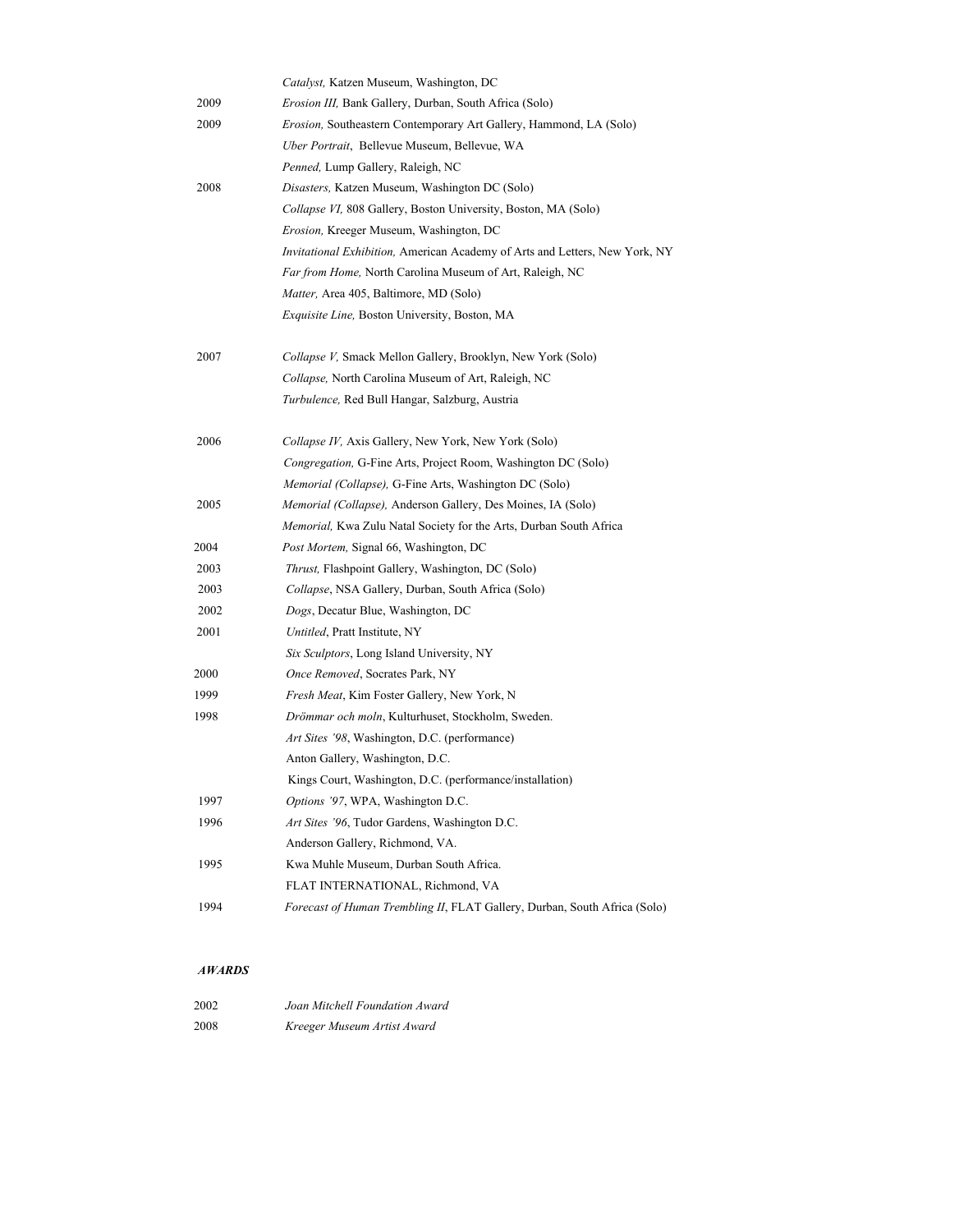#### *BIBLIOGRAPHY*

 Murray Whyte, The Boston Globe, 2021, [https://www.bostonglobe.com/2021/01/07/arts/mass-moca-finding-hope-amid-ruins- ledelle-moes-when/](https://www.bostonglobe.com/2021/01/07/arts/mass-moca-finding-hope-amid-ruins-ledelle-moes-when/)

Charles Giuliano- The Arts Fuse- 2020 <https://artsfuse.org/193826/visual-arts-review-ledelle-moes-when-figures-worthy-of-awe/>

Jennifer Huberdeau, The Berkshire Eagle, 2019, - [https://www.berkshireeagle.com/stories/ledelle-moe-when-a-monumental](https://www.berkshireeagle.com/stories/ledelle-moe-when-a-monumental-exhibit-at-mass-moca-that-throws-questions-in-the-air,592489) exhibit-at-mass-moca-that-throws-questions-in-the-air,592489

Pamela Reynolds, WBUR, 2019,<https://www.wbur.org/artery/2019/12/11/mass-moca-sculptor-ledelle-moe-when>

Galerie Magazine, *Dakar Biennale highlights*- <https://www.galeriemagazine.com/the-red-hour-the-13th-dakar-biennial/>, 2018

Pamm *Poetics of Relation*- [https://www.miaminewtimes.com/arts/pamms-poetics-of-relation-probes-the- immigrant-experience-7732435](https://www.miaminewtimes.com/arts/pamms-poetics-of-relation-probes-the-immigrant-experience-7732435) 2015

Contemporary &, <https://www.contemporaryand.com/exhibition/dont-look-back-group-show/>

 Cape Times, *Where Time and Space May Merge*, 13 April, 2017 <https://www.pressreader.com/south-africa/cape-times/20170413/282102046538448>

Nicolas Friedli *L'iconoclasme traite,* <https://www.eren.ch/blog/liconoclasme-artiste-sud-africaine/>2017

[http://www.canalalpha.ch/…/90…/90-secondes-de-lor-a-gratter/](http://www.canalalpha.ch/emissions/90secondes/90-secondes-de-lor-a-gratter/)

Tumelo Mosaka *Poetics of Relation Catalogue,* October 2015

<https://www.youtube.com/watch?v=L6lZ-XBYzns>

Massa Lemu *Contemporary And* , October 2015 <http://www.contemporaryand.com/?s=ledelle>

Layla Leiman *Between 10 and 5*, August, 2015<http://10and5.com/2014/08/27/featured-ledelle-moe/>

Chad Rossouw, *Art Throb,* Concrete and Coffins, June 2015

Commune One Catalogue: [http://issuu.com/commune.1/docs/tracescatalogue\\_issuu](http://issuu.com/commune.1/docs/tracescatalogue_issuu)

Medeine Tribinevicius, Nature Nutures Cradles Art, *Mail and Guardian,* May 2014

Laura Heurteloup, En Martinique, La Biac Revele *Arts Magazine*, 2013-14

Michael 'O Sullivan, K@20, *Washington Post,* March 14, 2014

Karen Milbourne, *Power Of the Earth,* Earth Matters exhibition catalogue

Earth Matters Exhibition: <https://earthmatters2013.wordpress.com/tag/ledelle-moe/>

Christa Linossi, Kunst Aus Sudafrika, Kultura: [http://www.kultura-extra.de/kunst/portrait/portrait\\_ledellemode.php](http://www.kultura-extra.de/kunst/portrait/portrait_ledellemode.php) 2013 Künstlerin aus Südafrika mit imposanten Skulpturen und geschichtlichen Hintergrund

*[Afrika](http://artandevents.mediaquell.com/category/afrika/), [Art and Events](http://artandevents.mediaquell.com/category/art-and-events/), [Kunst Lounge](http://artandevents.mediaquell.com/category/art-and-events/kunst-lounge/), [Künstler](http://artandevents.mediaquell.com/category/kunstler/), [Skulpturen](http://artandevents.mediaquell.com/category/art-and-events/skulpturen/),* 2010

Kinsey Katcha, Erosion, *Louisiana Contempoaray Art Gallery Brochure & North Carolina Museum of Art*, 2009 Michael 'O Sullivan, Impermanence in Concrete, *Washington Post*, October 10<sup>th</sup>, 2008 Deborah K. Dietsch "Winner Sculpts Loss", *Washington Times,* October 2 2008. Kate Noonan, Ashes of Time, Baltimore City paper, October 15<sup>th</sup>, 2008 Annabelle Hirsch, Alexander Link, and Jeffrey Work ; "States of Matter:: Sculptural Sublimations in a State of Flux" *Sleek Magazine*, Berlin, Germany, Spring,2007

 Ralph Herrmanns ; "The Social Role of Art," *New York of Course,* Wetterling Pub, Stockholm, Sweden, 2007 Sarah Tanguy ; "Collapse, A Conversation with Ledelle Moe" *Sculpture Magazine*, March, 2007 Jessica Dawson ; "Storefront Art That's Turning Heads" *Washington DC*, Saturday, August 19, 2006 Amanda Pierre ; "Heading Towards Collapse" *Des Moines Register*, Sunday, October 16, 2005